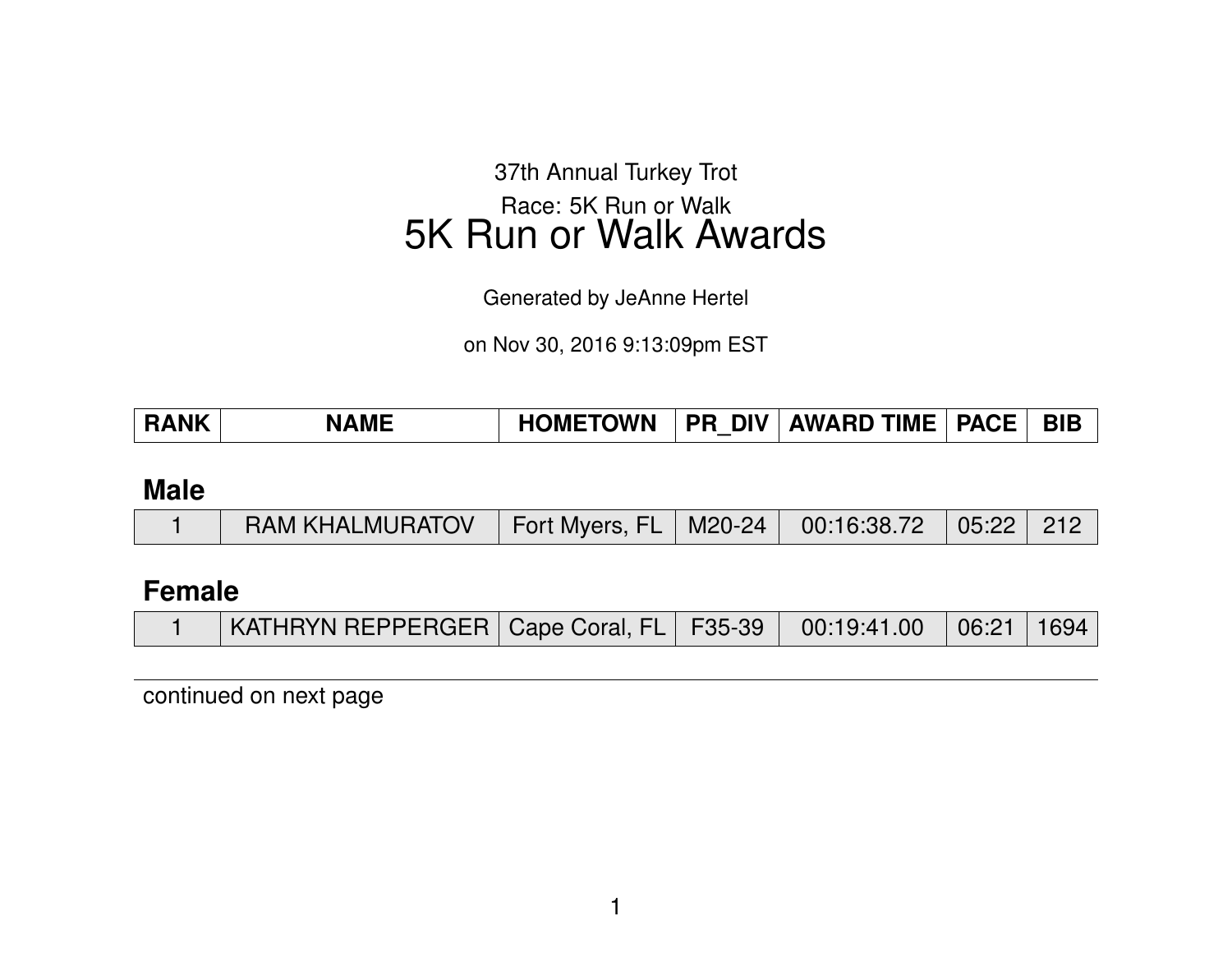| <b>RANK</b> | <b>NAME</b>         | <b>HOMETOWN</b> | <b>PR DIV</b> | <b>AWARD TIME   PACE  </b> |                | <b>BIB</b> |  |  |
|-------------|---------------------|-----------------|---------------|----------------------------|----------------|------------|--|--|
|             | <b>Male Masters</b> |                 |               |                            |                |            |  |  |
|             | YANCEY PALMER       | Fort Myers, FL  | M40-44        | 00:18:05.41                | $05:50$   1109 |            |  |  |

#### **Female Masters**

| <b>KATE RYALS</b><br>Lakeland, FL | $00:21:39.00$ 06:59 1573<br>F40-44 |  |
|-----------------------------------|------------------------------------|--|
|-----------------------------------|------------------------------------|--|

# **Male Grand Masters**

|  |  | SAMMY MAPES   Fort Myers Beach, FL   M55-59   00:18:31.90   05:58   1160 |  |  |  |  |
|--|--|--------------------------------------------------------------------------|--|--|--|--|
|--|--|--------------------------------------------------------------------------|--|--|--|--|

# **Female Grand Masters**

|  | O. FUENTES | Cape Coral, FL |  | F50-54   00:22:57.83   07:24   194 |  |  |
|--|------------|----------------|--|------------------------------------|--|--|
|--|------------|----------------|--|------------------------------------|--|--|

## **Male Senior Grand Masters**

|  | <b>ED PERES</b> | Fort Myers, FL |  | M60-64 00:23:57.00 07:43 1747 |  |  |
|--|-----------------|----------------|--|-------------------------------|--|--|
|--|-----------------|----------------|--|-------------------------------|--|--|

## **Female Senior Grand Masters**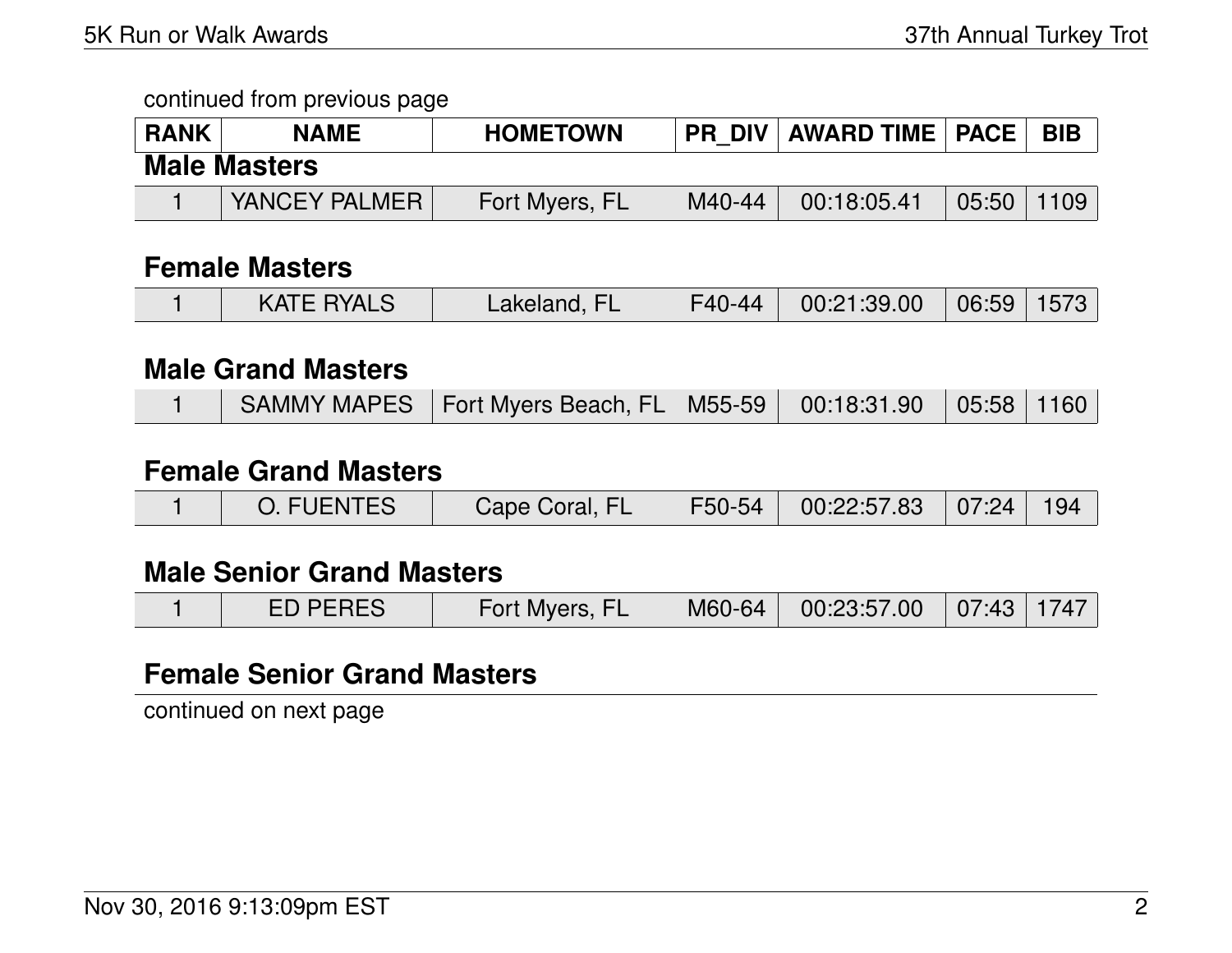| <b>RANK</b> | <b>NAME</b>          |                                               | HOMETOWN   PR DIV   AWARD TIME   PACE   BIB |  |
|-------------|----------------------|-----------------------------------------------|---------------------------------------------|--|
|             | <b>WENDY PIASCIK</b> | Cape Coral, FL   F60-64   00:29:38.93   09:33 |                                             |  |

# **M1-9**

|                | <b>LUKE CRATER</b>    | Sanibel, FL    | $M1-9$ | 00:21:14.10 | 06:51 | 1065 |
|----------------|-----------------------|----------------|--------|-------------|-------|------|
| $\mathcal{P}$  | <b>BRADYN METZGER</b> | Cape Coral, FL | $M1-9$ | 00:25:46.30 | 08:18 | 1177 |
| 3              | <b>KADIN DERISO</b>   | Alva, FL       | $M1-9$ | 00:27:21.07 | 08:49 | 788  |
| $\overline{4}$ | <b>EVAN EWERT</b>     | Frisco, TX     | $M1-9$ | 00:27:36.00 | 08:54 | 1843 |
| 5              | <b>BEN O'BRIEN</b>    | Fort Myers, FL | $M1-9$ | 00:27:53.00 | 08:59 | 1436 |

# **F1-9**

|              | <b>ALEXIS NEUMANN</b>  | Cape Coral, FL | $F1-9$ | 00:22:31.25 | 07:15 | 1019  |
|--------------|------------------------|----------------|--------|-------------|-------|-------|
|              | <b>GABI WINTERS</b>    | Cape Coral, FL | $F1-9$ | 00:23:21.00 | 07:31 | 1862  |
| $\mathbf{3}$ | <b>ANNABELLE MARSH</b> | Fort Myers, FL | $F1-9$ | 00:25:32.00 | 08:14 | 1616  |
| Δ            | <b>WREN PALMER</b>     | Fort Myers, FL | $F1-9$ | 00:26:43.04 | 08:36 | 1111. |
| 5            | <b>CHLOE DEAN</b>      | Cape Coral, FL | $F1-9$ | 00:33:01.00 | 10:38 | 1961  |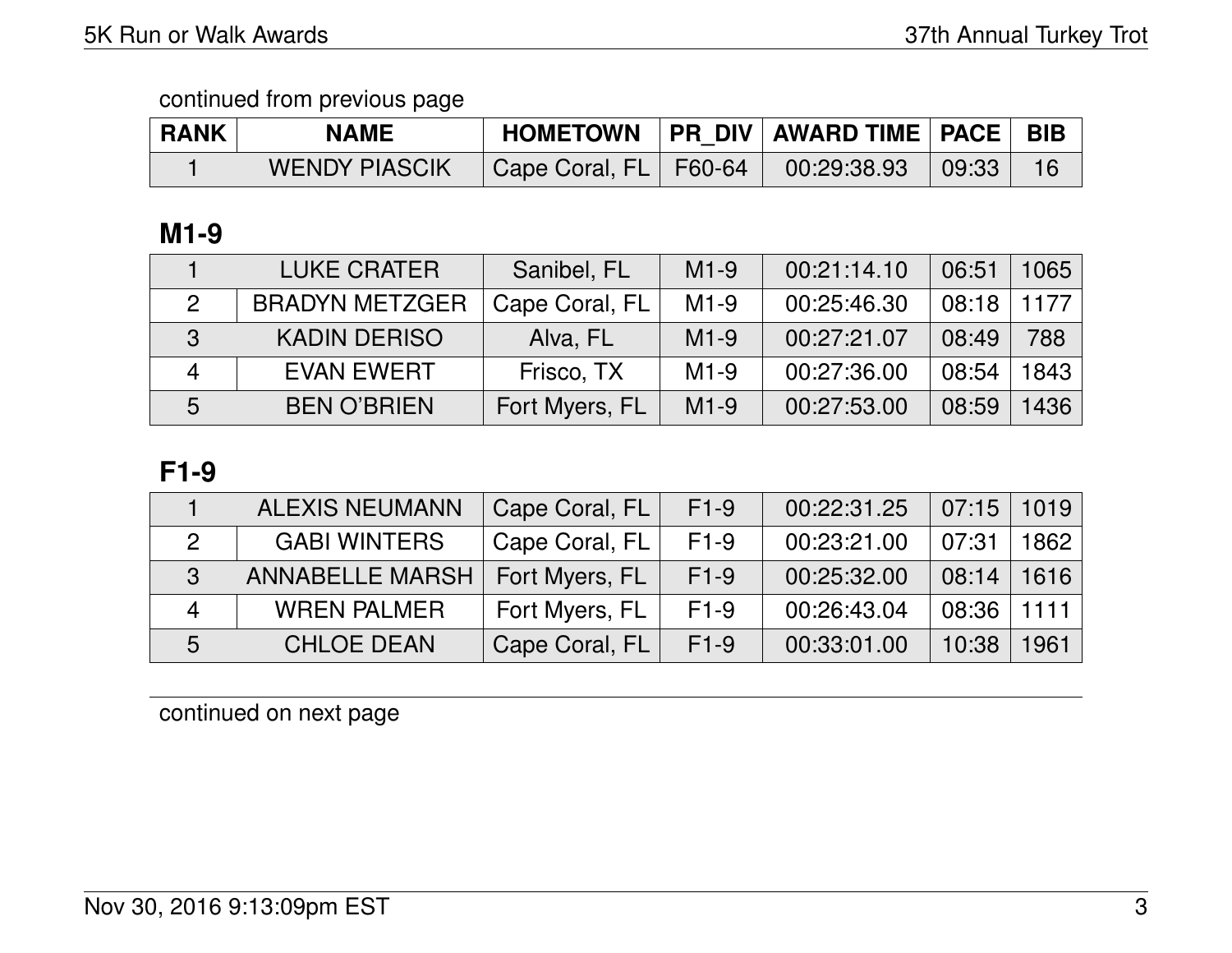| <b>RANK</b>         | <b>NAME</b>            | <b>HOMETOWN</b>  | <b>PR DIV</b>       | <b>AWARD TIME</b> | <b>PACE</b> | <b>BIB</b>    |  |  |  |
|---------------------|------------------------|------------------|---------------------|-------------------|-------------|---------------|--|--|--|
| M <sub>10</sub> -12 |                        |                  |                     |                   |             |               |  |  |  |
|                     | <b>DYLAN NOLAN</b>     | Odessa, FL       | M <sub>10</sub> -12 | 00:18:52.00       | 06:05       | 1909          |  |  |  |
| $\overline{2}$      | <b>TIMOTHY SCHULTZ</b> | Fort Myers, FL   | M <sub>10</sub> -12 | 00:21:09.00       | 06:49       | 1673          |  |  |  |
| 3                   | <b>COLSEN PALMER</b>   | Fort Myers, FL   | M <sub>10</sub> -12 | 00:21:13.56       | 06:50       | 1110          |  |  |  |
| $\overline{4}$      | <b>JACK BROOKS</b>     | Fort Myers, FL   | $M10-12$            | 00:21:17.91       | 06:52       | 344           |  |  |  |
| 5                   | <b>KELLEN MARSHALL</b> | Steubenville, OH | $M10-12$            | 00:22:37.00       | 07:17       | $ 351\rangle$ |  |  |  |

# **F10-12**

|   | <b>MADELEINE GEAR</b>     | Tampa, FL            | $F10-12$ | 00:22:27.11 | 07:14 | 824  |
|---|---------------------------|----------------------|----------|-------------|-------|------|
|   | <b>KYLIE THOMAS</b>       | Fort Myers, FL       | F10-12   | 00:23:37.00 | 07:37 | 1391 |
| 3 | <b>KAITLIN URBANEK</b>    | North Fort Myers, FL | $F10-12$ | 00:24:36.21 | 07:56 | 587  |
| Δ | <b>ELIZABETH MCHUGH  </b> | Fort Myers, FL       | $F10-12$ | 00:24:45.00 | 07:58 | 1879 |
| 5 | <b>JILLIAN FISHELL</b>    | Pittsburgh, PA       | $F10-12$ | 00:24:47.00 | 07:59 | 584  |

## **M13-15**

| <b>RYAN RINGER</b>     | Cape Coral, FL |  | $\vert$ M13-15 $\vert$ 00:17:56.00 $\vert$ 05:47 $\vert$ |  | $^{\circ}$ 1863 $^{\circ}$ |  |  |  |  |
|------------------------|----------------|--|----------------------------------------------------------|--|----------------------------|--|--|--|--|
| continued on novt nago |                |  |                                                          |  |                            |  |  |  |  |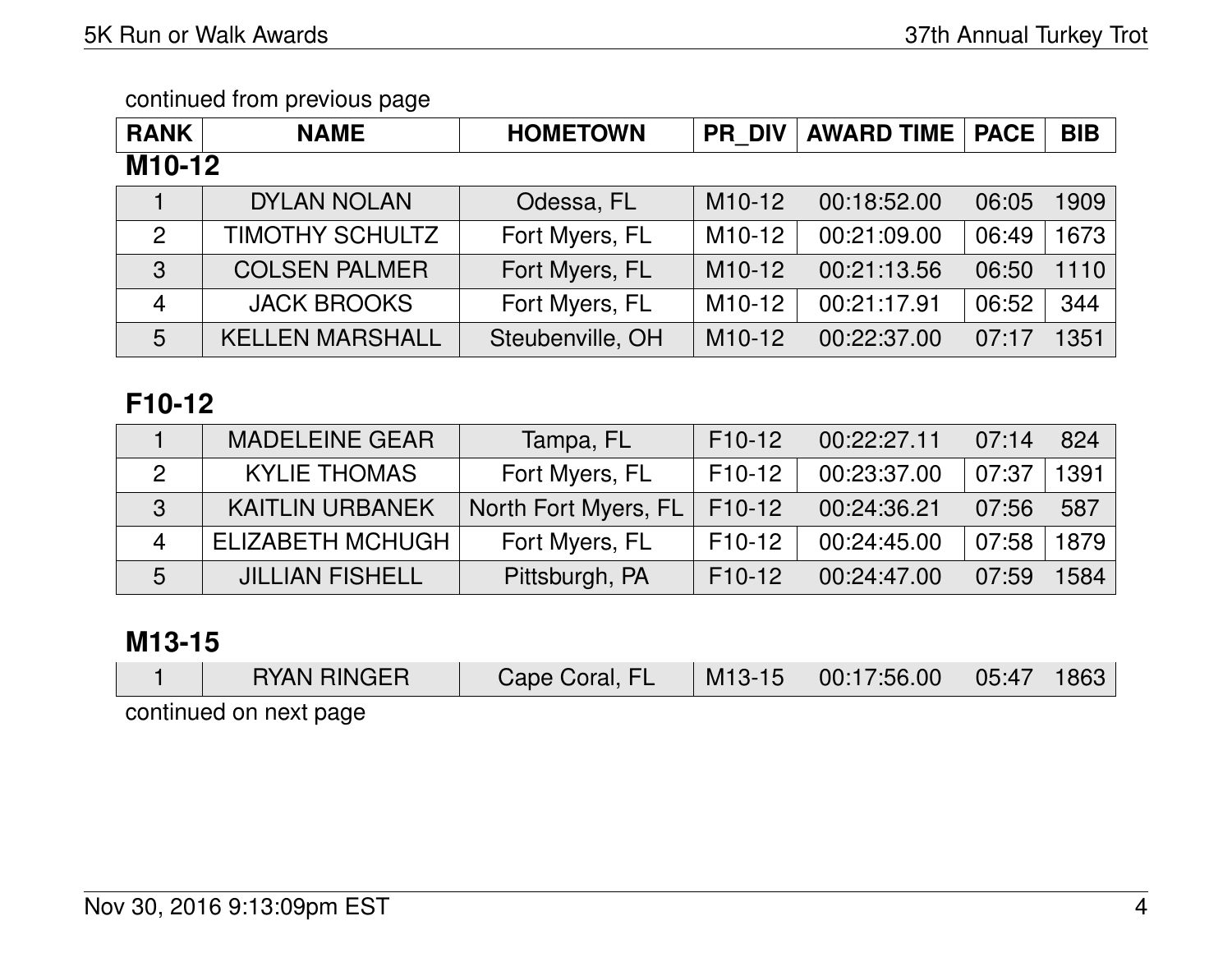| <b>RANK</b>               | <b>NAME</b>            | <b>HOMETOWN</b> | <b>PR DIV</b>       | <b>AWARD TIME   PACE</b> |       | BIB  |
|---------------------------|------------------------|-----------------|---------------------|--------------------------|-------|------|
| $\overline{2}$            | <b>LIAM HOLSTON</b>    | Sanibel, FL     | M <sub>13</sub> -15 | 00:18:23.15              | 05:56 | 1078 |
| 3                         | <b>KEVIN VAZQUEZ</b>   | Fort Myers, FL  | M <sub>13</sub> -15 | 00:19:05.00              | 06:09 | 1404 |
| $\boldsymbol{\varLambda}$ | <b>BRADLEY JACKSON</b> | Fort Myers, FL  | M <sub>13</sub> -15 | 00:19:05.64              | 06:09 | 1085 |
| 5                         | <b>COLTON NOVELLA</b>  | Fort Myers, FL  | M13-15              | 00:19:35.00              | 06:19 | 1572 |

# **F13-15**

|                          | <b>JESSICA EDWARDS</b>    | Cape Coral, FL   F13-15   |                     | 00:20:39.00 | 06:39 | 1317 |
|--------------------------|---------------------------|---------------------------|---------------------|-------------|-------|------|
| 2                        | <b>CAROLINE MACKENZIE</b> | Fort Myers, $FL$   F13-15 |                     | 00:20:42.41 | 06:40 | 522  |
| 3                        | <b>ANNELISA SWIERSZ</b>   | Fort Myers, $FL$   F13-15 |                     | 00:21:21.14 | 06:53 | 1122 |
| $\boldsymbol{\varDelta}$ | <b>SAMMY STENSRUD</b>     | Fort Myers, FL            | F13-15              | 00:22:40.63 | 07:18 | 85   |
| 5                        | <b>JULIA HOLSTON</b>      | Sanibel, FL               | F <sub>13</sub> -15 | 00:23:37.47 | 07:37 | 1079 |

# **M16-19**

| <b>BRICE KELLY</b>   | Cape Coral, $FL$   M16-19 | $00:17:40.52$ 05:42 369                                                                 |     |
|----------------------|---------------------------|-----------------------------------------------------------------------------------------|-----|
| <b>GRIFFIN EAST</b>  | Fort Myers, $FL$   M16-19 | $\vert$ 00:17:51.73 $\vert$ 05:45 $\vert$ 356 $\vert$                                   |     |
| <b>AUSTIN LOVELL</b> | Cape Coral, $FL$   M16-19 | $\begin{array}{ c c c c c }\hline \text{00:18:10.87} & \text{05:52} \hline \end{array}$ | 172 |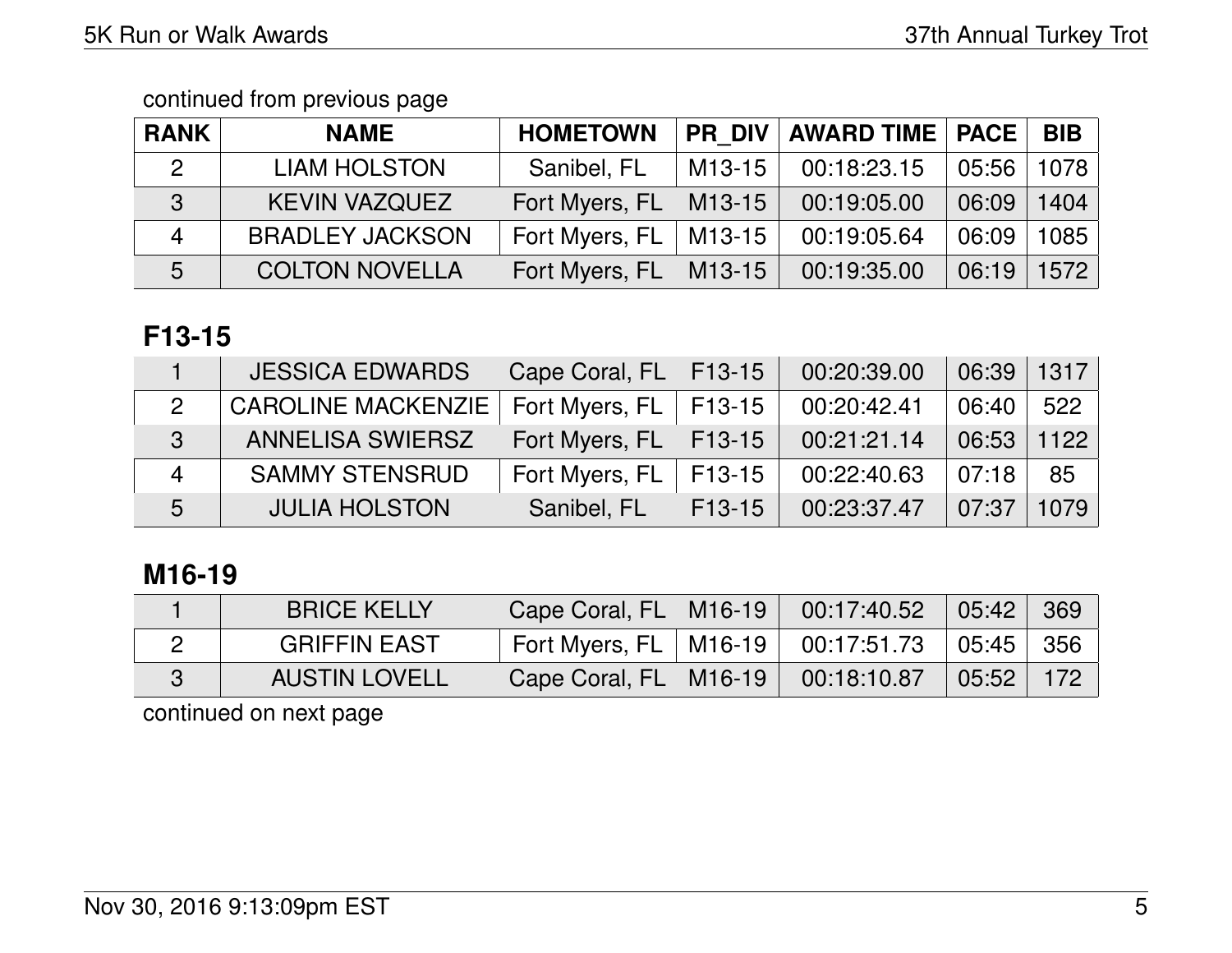| <b>RANK</b> | <b>NAME</b>          | <b>HOMETOWN</b>   |                     | PR DIV   AWARD TIME   PACE |       | <b>BIB</b> |
|-------------|----------------------|-------------------|---------------------|----------------------------|-------|------------|
|             | <b>MITCH WILBURN</b> | Chagrin Falls, OH | M16-19              | 00:18:31.10                | 05:58 | 607        |
|             | JONANTHAN HARSHMAN   | Cape Coral, FL    | M <sub>16</sub> -19 | 00:18:44.00                | 06:02 | 1784       |

# **F16-19**

|                | <b>KESCHEL HERNANDEZ</b> | Cape Coral, FL | F <sub>16</sub> -19 | 00:21:09.12 | 06:49 | 532  |
|----------------|--------------------------|----------------|---------------------|-------------|-------|------|
| 2              | <b>KRISTLIN GEAR</b>     | Fort Myers, FL | F <sub>16</sub> -19 | 00:22:27.89 | 07:14 | 1115 |
| 3              | <b>JULIA CANZANO</b>     | Cape Coral, FL | F <sub>16</sub> -19 | 00:22:34.00 | 07:16 | 1412 |
| $\overline{4}$ | <b>CLAIRE MORITZ</b>     | Akron, OH      | F <sub>16</sub> -19 | 00:23:12.00 | 07:29 | 1735 |
| 5              | <b>HANNAH VANDRESS</b>   | Cape Coral, FL | F <sub>16</sub> -19 | 00:23:48.19 | 07:40 | 946  |

# **M20-24**

|   | <u>DAM IZI IAI MIIDATOVI</u><br><b>NAIVENHALIVIONATOV</b> | Fort Myers, FL       | M <sub>20</sub> -24 | 00:16:38.72 | <del>05:22</del> | <del>212</del> |
|---|-----------------------------------------------------------|----------------------|---------------------|-------------|------------------|----------------|
|   | <b>WYATT ENGLER</b>                                       | Cape Coral, FL       | M20-24              | 00:20:13.00 | 06:31            | 1877           |
|   | DANNY TO                                                  | Cape Coral, FL       | M20-24              | 00:21:05.00 | 06:48            | 1989           |
| 3 | <b>JAY MCMICHAEL</b>                                      | Fort Myers, FL       | M20-24              | 00:21:43.01 | 07:00            | 124            |
| 4 | <b>RYAN FEENEY</b>                                        | East Bridgewater, MA | M20-24              | 00:22:01.00 | 07:06            | 1869           |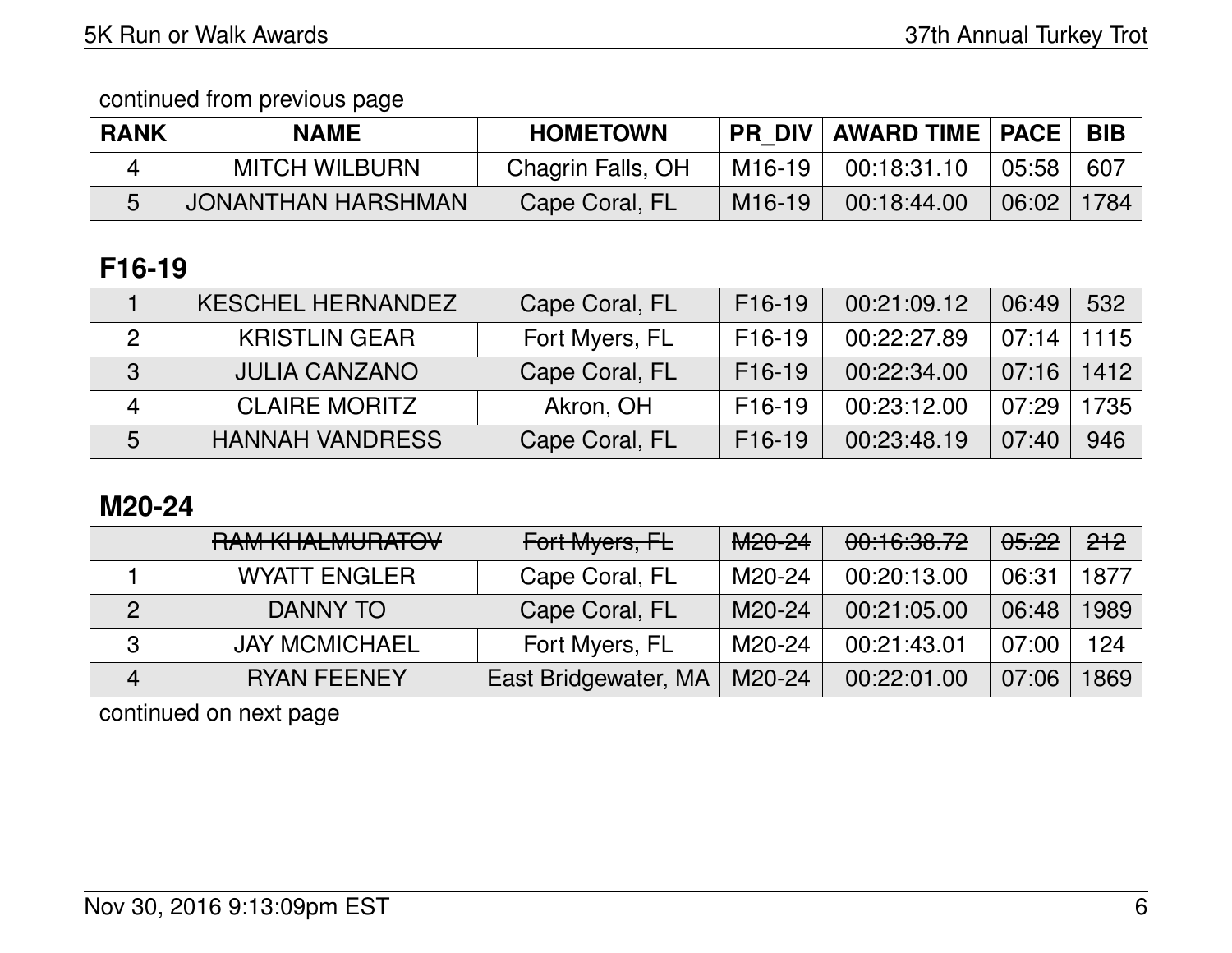| <b>RANK</b> | <b>NAME</b>            | <b>HOMETOWN</b> |        | <b>PR DIV AWARD TIME PACE BIB</b> |  |
|-------------|------------------------|-----------------|--------|-----------------------------------|--|
|             | <b>ALEX RABINOWITZ</b> | Fort Myers, FL  | M20-24 | $00:22:03.00$   07:06   1321      |  |

## **F20-24**

|   | <b>KATIE AVERY</b>   | Bonita Springs, FL | F20-24 | 00:19:54.37 | 06:25 | 537  |
|---|----------------------|--------------------|--------|-------------|-------|------|
|   | <b>EMILY EDWARDS</b> | Cape Coral, FL     | F20-24 | 00:20:44.00 | 06:41 | 1318 |
|   | <b>MARIA SWIERSZ</b> | Fort Myers, FL     | F20-24 | 00:20:51.31 | 06:43 | 1119 |
| Δ | <b>AMANDA FRENCH</b> | Fort Myers, FL     | F20-24 | 00:21:34.28 | 06:57 | 177  |
| 5 | <b>KAYLEY CLAY</b>   | Cape Coral, FL     | F20-24 | 00:22:22.33 | 07:13 | 562  |

#### **M25-29**

|   | <b>CHRISTOPHER WOLF</b> | Brooklyn, NY   | M25-29 | 00:16:50.00 | 05:26 | 857  |
|---|-------------------------|----------------|--------|-------------|-------|------|
|   | <b>TODD BERGMAN</b>     | Houston, TX    | M25-29 | 00:18:21.00 | 05:55 | 505  |
| 3 | <b>ROSS LENEHAN</b>     | Cape Coral, FL | M25-29 | 00:18:35.00 | 05:59 | 1815 |
|   | <b>GREG ACKLEY</b>      | Fort Myers, FL | M25-29 | 00:19:51.28 | 06:24 | 706  |
| 5 | <b>JACOB MOAK</b>       | Fort Myers, FL | M25-29 | 00:20:25.15 | 06:35 | 533  |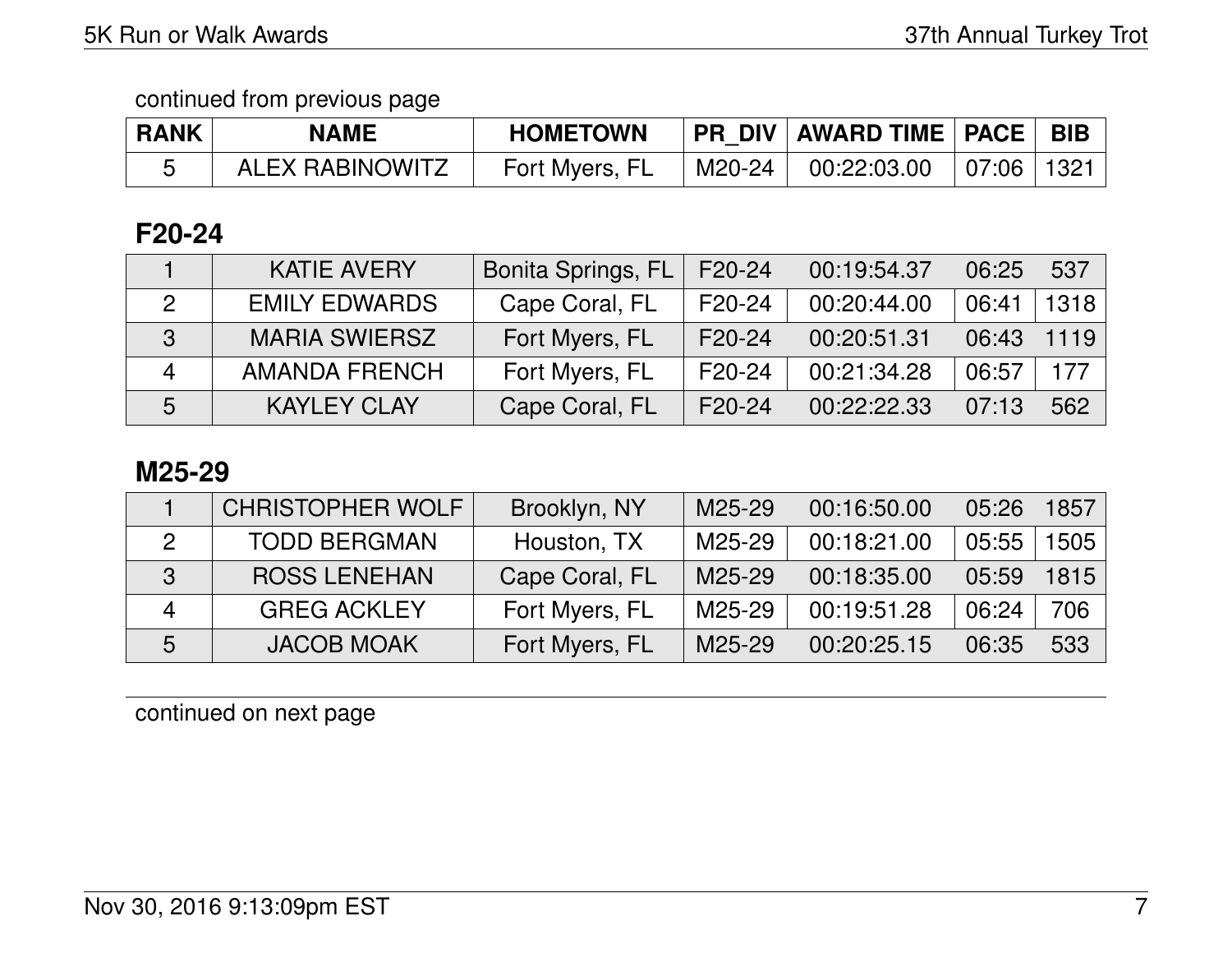| <b>RANK</b>    | <b>NAME</b>          | <b>HOMETOWN</b>  | <b>PR DIV</b>       | <b>AWARD TIME</b> | <b>PACE</b> | <b>BIB</b> |
|----------------|----------------------|------------------|---------------------|-------------------|-------------|------------|
| $F25-29$       |                      |                  |                     |                   |             |            |
|                | <b>DESIREE WELLS</b> | Austin, TX       | F <sub>25</sub> -29 | 00:21:31.42       | 06:56       | 163        |
| $\overline{2}$ | <b>BEGUM VERGUL</b>  | Lehigh Acres, FL | F <sub>25</sub> -29 | 00:24:03.72       | 07:45       | 26         |
| 3              | <b>AMANDA ARSLEN</b> | Cape Coral, FL   | F <sub>25</sub> -29 | 00:25:43.48       | 08:17       | 1198       |
| $\overline{4}$ | <b>KAYLA BAIRD</b>   | Cape Coral, FL   | F <sub>25</sub> -29 | 00:25:45.00       | 08:18       | 1942       |
| 5              | <b>BROOK MOAK</b>    | Fort Myers, FL   | F <sub>25</sub> -29 | 00:26:30.90       | 08:33       | 652        |

# **M30-34**

|   | <b>JEFFREY WOLF</b>     | Fort Myers, FL | M30-34 | 00:18:23.00 | 05:56 | 1838 |
|---|-------------------------|----------------|--------|-------------|-------|------|
|   | <b>EVAN PATAK</b>       | Lutz, FL       | M30-34 | 00:19:25.00 | 06:15 | 1445 |
| 3 | <b>CHRIS MOYER II</b>   | Pineland, FL   | M30-34 | 00:19:34.93 | 06:19 | 102  |
| 4 | <b>SEAN PHAM</b>        | Fort Myers, FL | M30-34 | 00:20:36.64 | 06:39 | 27   |
| 5 | <b>JONATHAN ZOLINAS</b> | Columbus, OH   | M30-34 | 00:21:05.83 | 06:48 | 152  |

## **F30-34**

|                       | SARA STRONG | Fort Myers, FL   F30-34   00:19:45.00   06:22   1282 |  |  |  |  |  |  |
|-----------------------|-------------|------------------------------------------------------|--|--|--|--|--|--|
| ensa tyen no heurrimo |             |                                                      |  |  |  |  |  |  |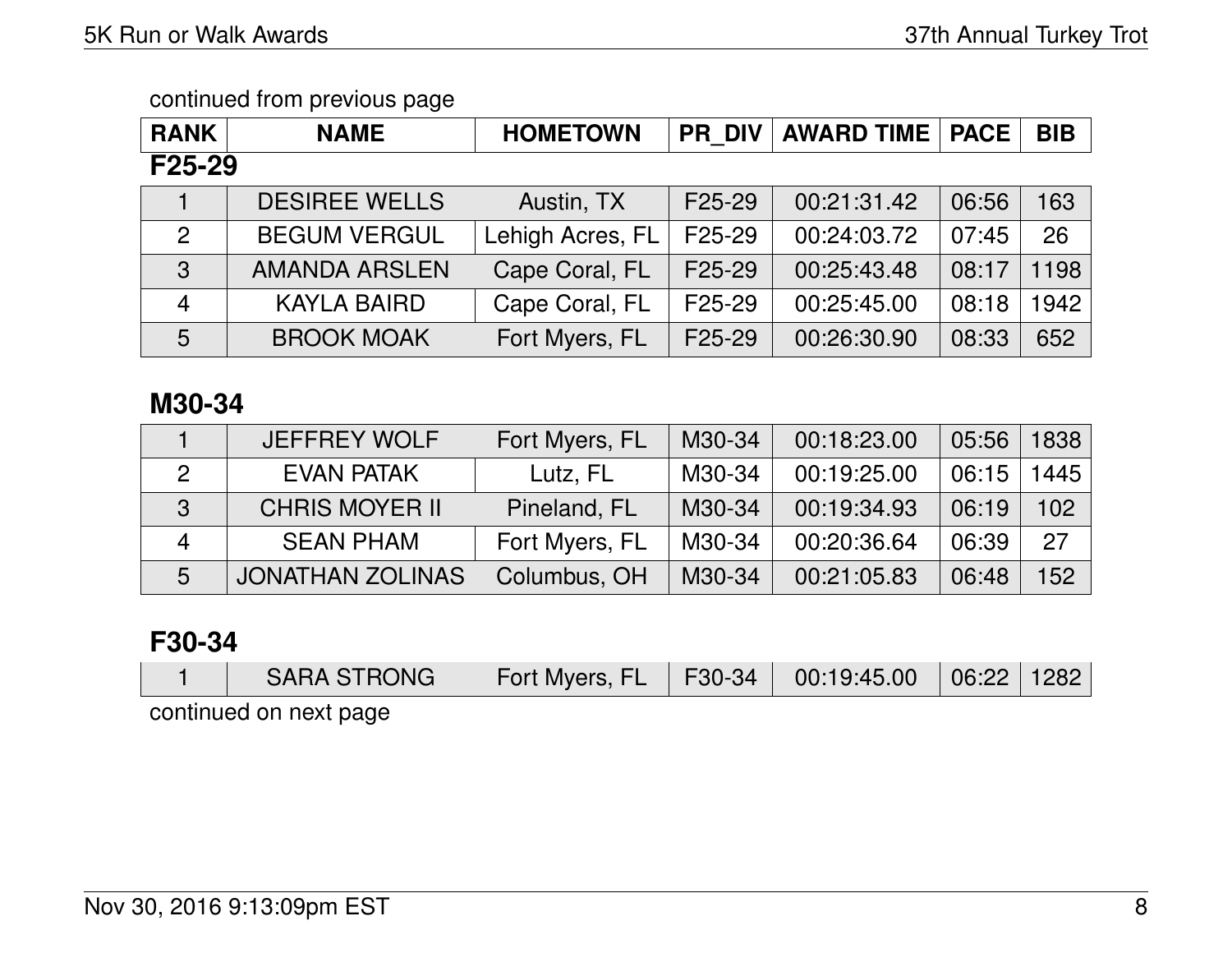| <b>RANK</b>    | <b>NAME</b>             | <b>HOMETOWN</b> | <b>PR DIV</b> | <b>AWARD TIME   PACE</b> |       | <b>BIB</b> |
|----------------|-------------------------|-----------------|---------------|--------------------------|-------|------------|
| $\overline{2}$ | <b>TYLER WELLS</b>      | Austin, TX      | F30-34        | 00:23:19.96              | 07:31 | 161        |
| 3              | <b>RACHEL TOOMEY</b>    | Cape Coral, FL  | F30-34        | 00:24:38.00              | 07:56 | 1468       |
| $\mathbf 4$    | <b>JENNIFER BELBECK</b> | Orlando, FL     | F30-34        | 00:25:17.00              | 08:09 | 1914       |
| 5              | <b>MEGAN DUKE</b>       | Fort Myers, FL  | F30-34        | 00:25:49.00              | 08:19 | 1376       |

# **M35-39**

|   | <b>GREGORY ADMAN</b>     | Cape Coral, FL  | M35-39 | 00:18:18.00 | 05:54 | 1286 |
|---|--------------------------|-----------------|--------|-------------|-------|------|
|   | <b>EDDIE KELLER</b>      | Cape Coral, FL  | M35-39 | 00:20:44.00 | 06:41 | 1963 |
| 3 | <b>ANTHONY TEGENKAMP</b> | Continental, OH | M35-39 | 00:22:46.00 | 07:20 | 1958 |
| 4 | <b>KEVIN PORTER</b>      | Cape Coral, FL  | M35-39 | 00:22:47.00 | 07:20 | 1514 |
| 5 | <b>DEXTER BRICKEN</b>    | Cape Coral, FL  | M35-39 | 00:23:07.97 | 07:27 | 291  |

# **F35-39**

| KATHRYN REPPERGER    | Cape Coral, FL            | $\mathsf{F}$ <del>05-39</del> | 00:19:41.00 | <del>06:21</del> 1 <del>694</del> |      |
|----------------------|---------------------------|-------------------------------|-------------|-----------------------------------|------|
| <b>KELLY BRITTON</b> | Lehigh Acres, FL   F35-39 |                               | 00:20:41.00 | 06:40   1939                      |      |
| DANIELLE STOKER      | Fort Myers, FL            | F35-39                        | 00:24:12.00 | $\vert 07:48 \vert$               | 1663 |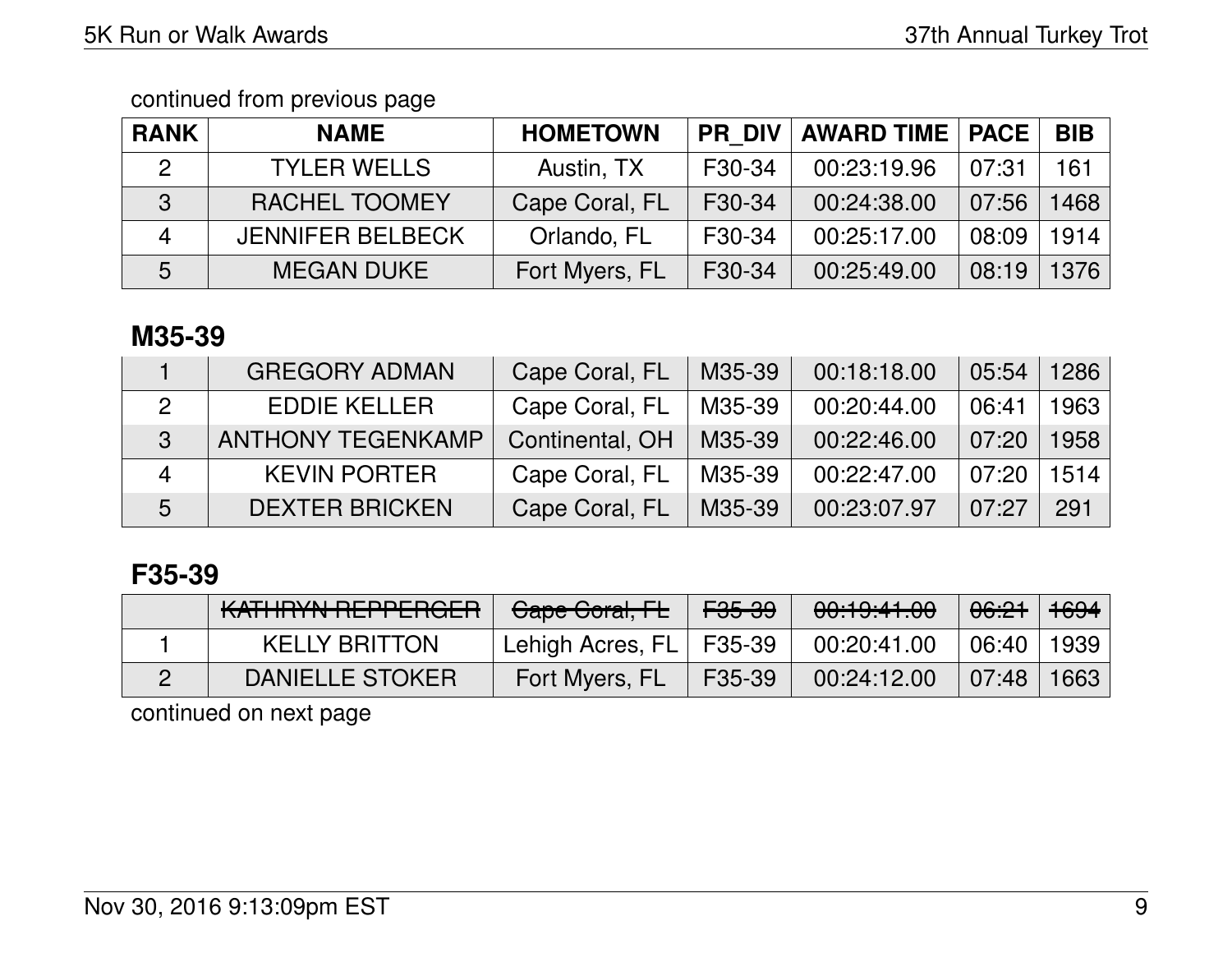| <b>RANK</b> | <b>NAME</b>               | <b>HOMETOWN</b>               |        | <b>PR DIV   AWARD TIME   PACE</b> |       | BIB  |
|-------------|---------------------------|-------------------------------|--------|-----------------------------------|-------|------|
|             | ABBEY DESTEFANO           | Fort Myers Beach, FL   F35-39 |        | 00:24:47.43                       | 07:59 | 409  |
| $\Delta$    | <b>SANDRINE EVEQUE</b>    | Cape Coral, FL                | F35-39 | 00:24:49.59                       | 08:00 | 609  |
| 5           | <b>MICHELLE LILLESTOL</b> | Wayzata, MN                   | F35-39 | 00:25:08.00                       | 08:06 | 1466 |

# **M40-44**

|                | YANGEY PALMER           | Fort Myers, FL  | M40-44 | 00:18:05.41 | <del>05:50</del> | <del>1109</del> |
|----------------|-------------------------|-----------------|--------|-------------|------------------|-----------------|
|                | <b>WISNICK BEAUPLAN</b> | Fort Myers, FL  | M40-44 | 00:18:43.40 | 06:02            | 551             |
| $\mathcal{P}$  | <b>JEFF EAST</b>        | Fort Myers, FL  | M40-44 | 00:19:00.56 | 06:08            | 357             |
| 3              | <b>MIKE BUTLER</b>      | Cape Coral, FL  | M40-44 | 00:19:12.84 | 06:12            | 388             |
| $\overline{4}$ | <b>MATT ORRELL</b>      | Charlestown, MA | M40-44 | 00:19:15.49 | 06:12            | 550             |
| 5              | <b>SCOTT MOORE</b>      | Lidingo, Sweden | M40-44 | 00:19:25.59 | 06:16            | 942             |

# **F40-44**

| <u>VATE DVALO</u><br><b>NATE TUALO</b> | Lakeland, FL         | $F40-44$ | 0.01.000<br><del>uu.ch.uu</del> | 06:59 | <del>1573</del> |
|----------------------------------------|----------------------|----------|---------------------------------|-------|-----------------|
| <b>VANESSA PALIJAN</b>                 | Fort Myers Beach, FL | F40-44   | 00:22:49.91                     | 07:21 | 671             |
| <b>DANA CRATER</b>                     | Sanibel, FL          | F40-44   | 00:23:57.94                     | 07:43 | 1062            |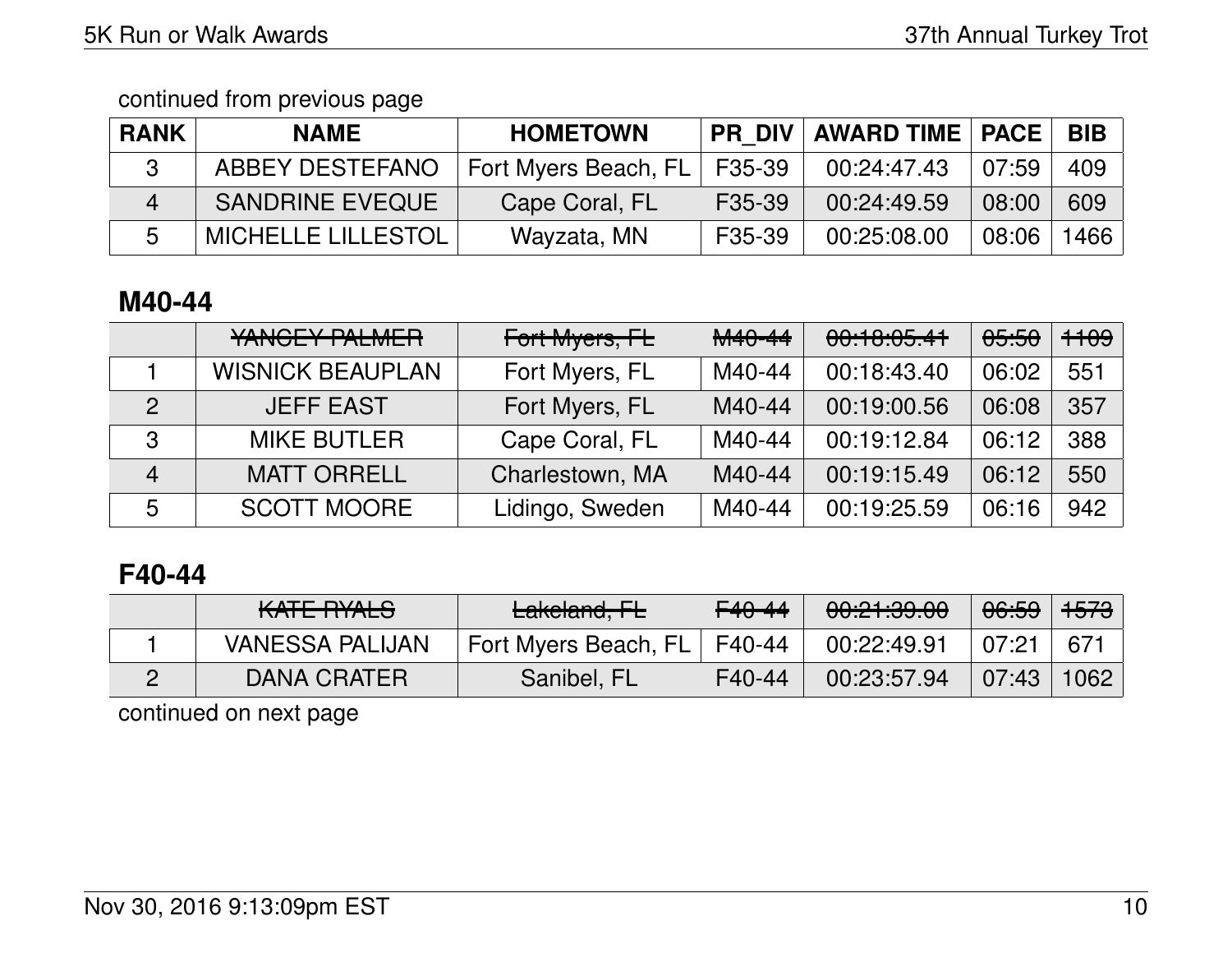| <b>RANK</b> | <b>NAME</b>                                  | <b>HOMETOWN</b> |        | PR DIV   AWARD TIME   PACE |                              | <b>BIB</b> |
|-------------|----------------------------------------------|-----------------|--------|----------------------------|------------------------------|------------|
|             | DESIREE VAN OOSTING   New Salem, ND   F40-44 |                 |        | 00:24:12.00                | $\pm$ 07:48 $\pm$ 1392 $\pm$ |            |
| 4           | KRISTA ZIVKOVIC                              | Cape Coral, FL  | F40-44 | 00:24:50.30                | 08:00                        | 619        |
| 5           | <b>TASHA WALLACE</b>                         | Fort Myers, FL  | F40-44 | 00:24:50.56                | 08:00                        | 608        |

# **M45-49**

|   | <b>SCOTT KASHMAN</b>   | Cape Coral, FL | M45-49 | 00:18:33.26 | 05:59 | 780  |
|---|------------------------|----------------|--------|-------------|-------|------|
|   | <b>JON WILLIAMS</b>    | Cape Coral, FL | M45-49 | 00:18:44.78 | 06:03 | 1183 |
| 3 | <b>CHRIS MEIER</b>     | Cape Coral, FL | M45-49 | 00:18:57.85 | 06:07 | 395  |
| 4 | <b>DAVID STICKEL</b>   | Cape Coral, FL | M45-49 | 00:21:44.04 | 07:00 | 488  |
| 5 | <b>CHAD RICHARDSON</b> | Atlanta, GA    | M45-49 | 00:21:44.59 | 07:00 | 76   |

# **F45-49**

|   | <b>MAURA O'SHEA</b> | Akron, OH      | F45-49 | 00:23:50.00 | $07:41$   1736 |      |
|---|---------------------|----------------|--------|-------------|----------------|------|
|   | <b>DONNA HICKEY</b> | Fort Myers, FL | F45-49 | 00:24:50.63 | 08:00          | 599  |
| 3 | <b>NICKI HAI</b>    | Auburn, NY     | F45-49 | 00:25:53.00 | 08:20          | 1726 |
|   | <b>DEANA WATSON</b> | Cape Coral, FL | F45-49 | 00:26:37.00 | 08:35          | 1665 |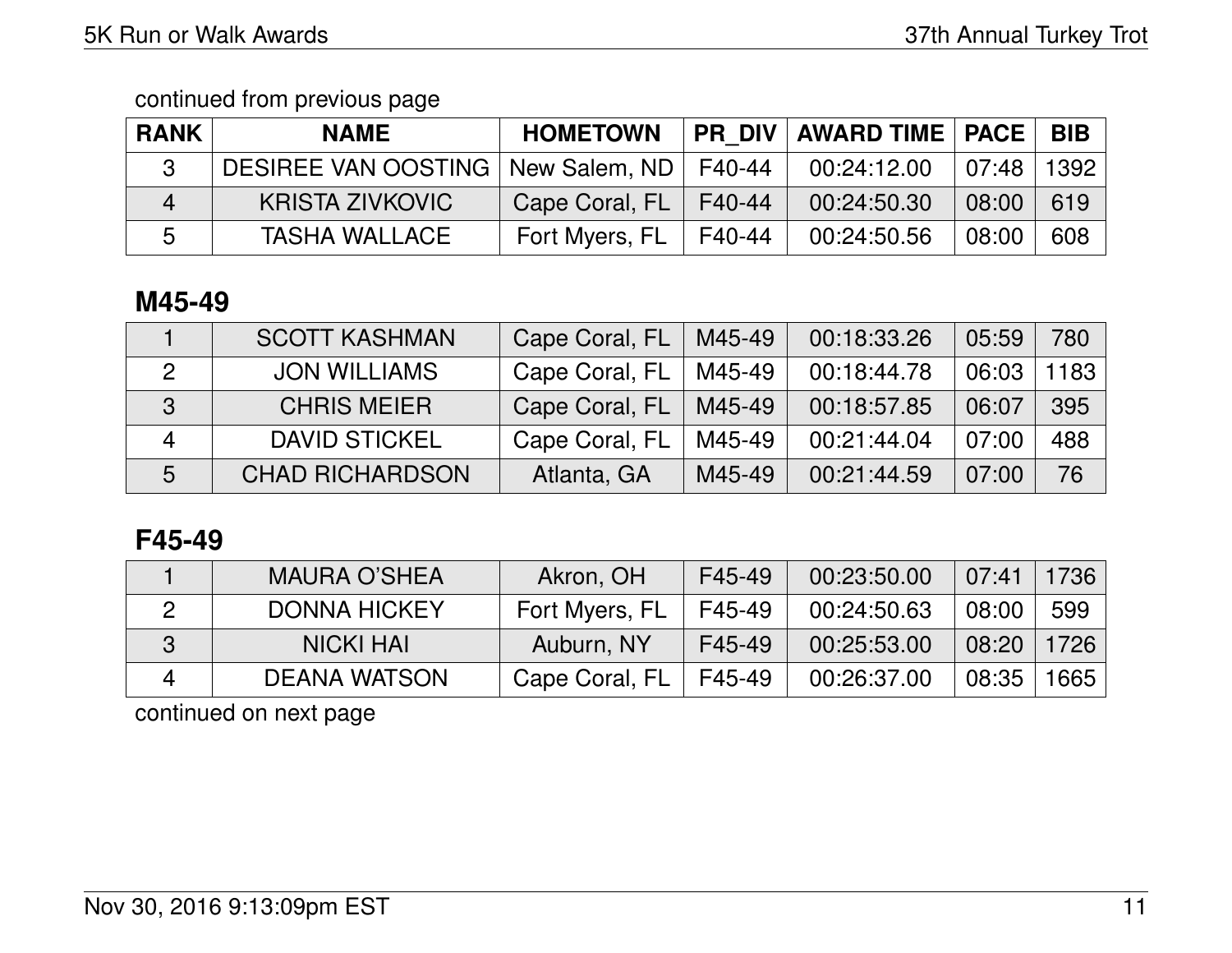| <b>RANK</b> | <b>NAME</b>          | <b>HOMETOWN</b> |        | PR DIV   AWARD TIME   PACE   BIB |       |  |
|-------------|----------------------|-----------------|--------|----------------------------------|-------|--|
|             | <b>JENNY KASHMAN</b> | Cape Coral, FL  | F45-49 | 00:26:41.36                      | 08:36 |  |

# **M50-54**

|            | <b>RONALD PRABUCKI</b> | Cape Coral, FL | M50-54 | 00:19:16.00 | 06:13 | 1813 |
|------------|------------------------|----------------|--------|-------------|-------|------|
|            | <b>JOHN SCOTT</b>      | Cape Coral, FL | M50-54 | 00:21:37.21 | 06:58 | 729  |
| $\sqrt{3}$ | <b>ROBERT BROKAW</b>   | Fort Myers, FL | M50-54 | 00:21:52.00 | 07:03 | 1878 |
|            | <b>GARY AUBUCHON</b>   | Cape Coral, FL | M50-54 | 00:22:36.00 | 07:17 | 1509 |
| 5          | <b>SAM MARSHALL</b>    | Fort Myers, FL | M50-54 | 00:23:30.93 | 07:35 | 985  |

# **F50-54**

|                | <u>A FUENTER</u><br>$U_{\cdot}$ , $U_{\cdot}$ , $U_{\cdot}$ , $U_{\cdot}$ , $U_{\cdot}$ , $U_{\cdot}$ , $U_{\cdot}$ , $U_{\cdot}$ , $U_{\cdot}$ , $U_{\cdot}$ , $U_{\cdot}$ , $U_{\cdot}$ , $U_{\cdot}$ , $U_{\cdot}$ , $U_{\cdot}$ , $U_{\cdot}$ , $U_{\cdot}$ , $U_{\cdot}$ , $U_{\cdot}$ , $U_{\cdot}$ , $U_{\cdot}$ , $U_{\cdot}$ , | Gape Goral, FL      | <del>F50-54</del> | 00:22:58.95 | <del>07:24</del> | +94  |
|----------------|-----------------------------------------------------------------------------------------------------------------------------------------------------------------------------------------------------------------------------------------------------------------------------------------------------------------------------------------|---------------------|-------------------|-------------|------------------|------|
|                | <b>LISA ROETH</b>                                                                                                                                                                                                                                                                                                                       | Fort Myers, FL      | F50-54            | 00:23:45.00 | 07:39            | 1459 |
| $\mathcal{P}$  | <b>ARMANDINA BROMWELL</b>                                                                                                                                                                                                                                                                                                               | Cape Coral, FL      | F50-54            | 00:24:30.48 | 07:54            | 330  |
| 3              | <b>CHRISTINE COULTHARD</b>                                                                                                                                                                                                                                                                                                              | Fort Myers, FL      | F50-54            | 00:26:58.93 | 08:42            | 775  |
| $\overline{4}$ | <b>LISA LEVINE</b>                                                                                                                                                                                                                                                                                                                      | Falls Church, VA    | F50-54            | 00:27:14.00 | 08:46            | 1343 |
| 5              | PETREA MAINARD                                                                                                                                                                                                                                                                                                                          | Fort Lauderdale, FL | F50-54            | 00:29:13.00 | 09:25            | 567  |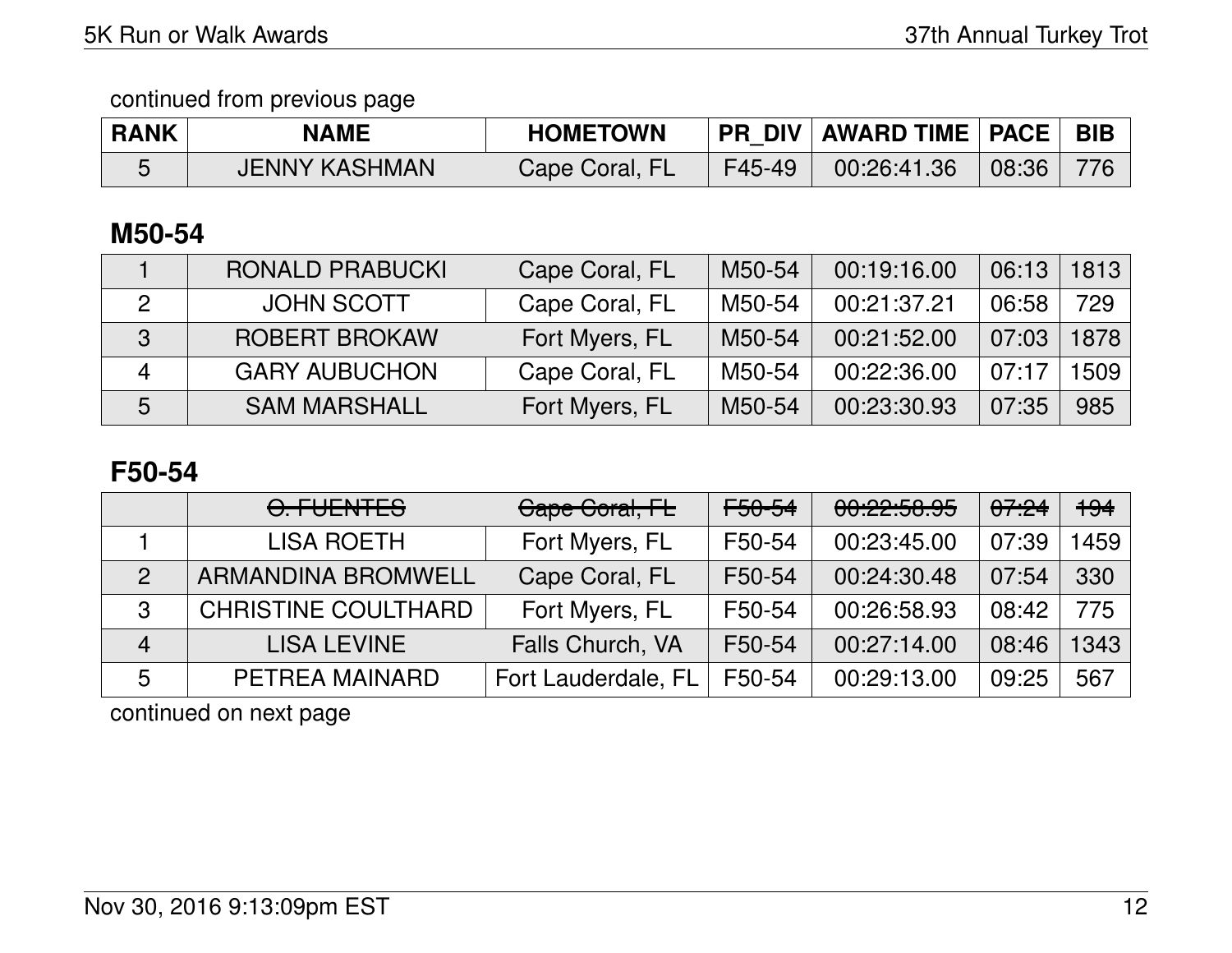|  | <b>RANK</b> | <b>NAME</b> | <b>HOMETOWN</b> | <b>PR DIV</b> | AWARD TIME   PACE |  | <b>BIE</b> |
|--|-------------|-------------|-----------------|---------------|-------------------|--|------------|
|--|-------------|-------------|-----------------|---------------|-------------------|--|------------|

## **M55-59**

|                | <b>SAMMY MAPES</b>    | Fort Myers Beach, FL | <b>M55-59</b> | 00:10:31.90 | <del>05:58</del> | <del>1160</del> |
|----------------|-----------------------|----------------------|---------------|-------------|------------------|-----------------|
|                | <b>THOMAS SWIERSZ</b> | Fort Myers, FL       | M55-59        | 00:19:21.78 | 06:14            | 1118            |
| $\mathcal{P}$  | <b>TRACY KELLY</b>    | Fort Myers, FL       | M55-59        | 00:20:32.00 | 06:37            | 1288            |
| 3              | <b>PERRY SMALL</b>    | Cape Coral, FL       | M55-59        | 00:21:24.00 | 06:54            | 1323            |
| $\overline{4}$ | <b>KEITH TUFTE</b>    | Eden Prairie, MN     | M55-59        | 00:21:30.57 | 06:56            | 482             |
| 5              | <b>TONY BURKETT</b>   | Cape Coral, FL       | M55-59        | 00:21:41.30 | 06:59            | 882             |

## **F55-59**

|   | <b>MAGGIE MILLER</b>   | Fort Myers, FL   | F55-59              | 00:28:31.00 | 09:11 | 1738         |
|---|------------------------|------------------|---------------------|-------------|-------|--------------|
|   | <b>TERRI HOFFMAN</b>   | Cape Coral, FL   | F55-59              | 00:28:46.00 | 09:16 | 931          |
| 3 | <b>FRANCINE GOLDEN</b> | Lehigh Acres, FL | F <sub>55</sub> -59 | 00:29:43.79 | 09:35 | $\mathbf{3}$ |
|   | <b>JONI NORTON</b>     | Fort Myers, FL   | F55-59              | 00:30:41.60 | 09:53 | 907          |
| 5 | <b>ANNE DERRICK</b>    | Coventry, RI     | F55-59              | 00:32:01.36 | 10:19 | 86           |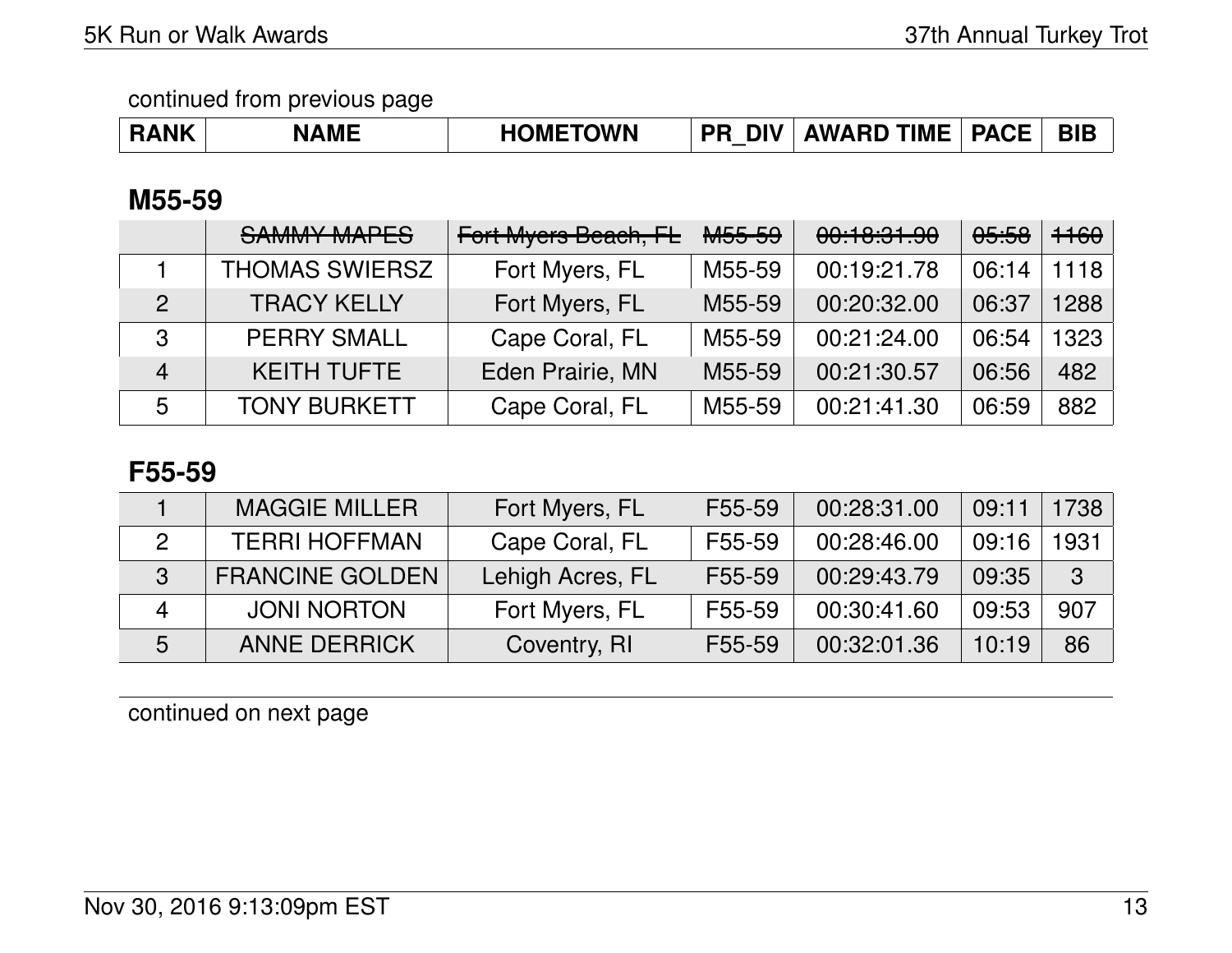| <b>RANK</b>    | <b>NAME</b>             | <b>HOMETOWN</b>           | <b>PR DIV</b> | <b>AWARD TIME</b> | <b>PACE</b> | <b>BIB</b> |
|----------------|-------------------------|---------------------------|---------------|-------------------|-------------|------------|
| M60-64         |                         |                           |               |                   |             |            |
|                | ED PERES                | Fort Myers, FL            | <b>M60-64</b> | 00:29:57.00       | 07:43       | $+747$     |
|                | <b>ED QUILTER</b>       | Cape Coral, FL            | M60-64        | 00:24:25.99       | 07:52       | 932        |
| $\mathcal{P}$  | <b>DAVE BRADDY</b>      | Lehigh Acres, FL          | M60-64        | 00:24:26.48       | 07:53       | 1012       |
| $\mathbf{3}$   | <b>FRANK VECCHIONE</b>  | Fort Myers, FL            | M60-64        | 00:25:00.00       | 08:03       | 1648       |
| $\overline{4}$ | <b>ROBERT CHILMONIK</b> | <b>Black Mountain, NC</b> | M60-64        | 00:25:02.91       | 08:04       | 886        |
| 5              | <b>NEIL HARDEN</b>      | <b>Bonita Springs, FL</b> | M60-64        | 00:26:13.44       | 08:27       | 797        |

# **F60-64**

|                | <b>WENDY PIASCIK</b>    | Cape Coral, FL | F60-64 | <u><u>aa.ga.ga ag</u></u><br><u>UU.CJ.UU.JJ</u> | <del>09:33</del> | $+6$ |
|----------------|-------------------------|----------------|--------|-------------------------------------------------|------------------|------|
|                | <b>CHERYLL DUQUETTE</b> | Ottawa, Canada | F60-64 | 00:30:14.30                                     | 09:44            | 1096 |
| $\mathcal{P}$  | <b>TISA MORRISSETTE</b> | Fort Myers, FL | F60-64 | 00:30:25.26                                     | 09:48            | 1173 |
| 3              | <b>RUTH CHAMBERLIN</b>  | Cape Coral, FL | F60-64 | 00:32:04.52                                     | 10:20            | 1041 |
| $\overline{4}$ | <b>JILL STAPLES</b>     | Fort Myers, FL | F60-64 | 00:32:18.21                                     | 10:24            | 623  |
| 5              | <b>NORMA COLVER</b>     | Cape Coral, FL | F60-64 | 00:34:03.22                                     | 10:58            | 411  |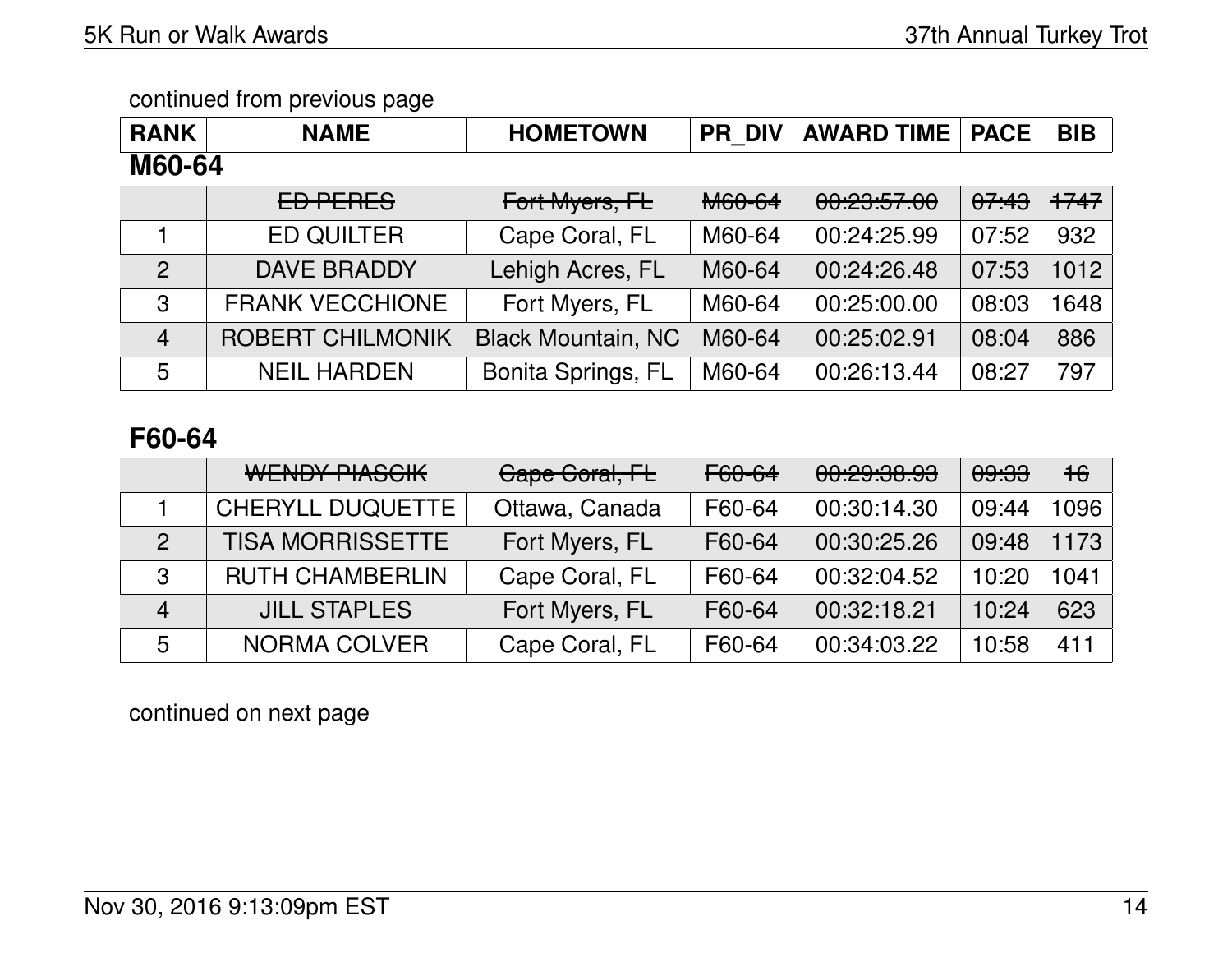| <b>RANK</b>    | <b>NAME</b>          | <b>HOMETOWN</b>      | <b>PR DIV</b> | <b>AWARD TIME</b> | <b>PACE</b> | <b>BIB</b> |  |  |  |  |
|----------------|----------------------|----------------------|---------------|-------------------|-------------|------------|--|--|--|--|
|                | M65-69               |                      |               |                   |             |            |  |  |  |  |
|                | <b>NEIL TATE</b>     | Fort Myers, FL       | M65-69        | 00:24:04.00       | 07:45       | 1480       |  |  |  |  |
| $\overline{2}$ | <b>JOHN BATES</b>    | Captiva, FL          | M65-69        | 00:25:34.00       | 08:14       | 1845       |  |  |  |  |
| 3              | <b>BION BEEBE</b>    | Minneapolis, MN      | M65-69        | 00:25:56.38       | 08:21       | 95         |  |  |  |  |
| $\overline{4}$ | <b>BILL KEELER</b>   | North Fort Myers, FL | M65-69        | 00:27:20.01       | 08:48       | 1075       |  |  |  |  |
| 5              | <b>DOUGLAS AYERS</b> | North Fort Myers, FL | M65-69        | 00:27:26.35       | 08:50       | 259        |  |  |  |  |

# **F65-69**

|   | <b>SANDI FAUST</b>     | North Fort Myers, FL | F65-69 | 00:31:55.00 | 10:17 | 1294 |
|---|------------------------|----------------------|--------|-------------|-------|------|
| 2 | <b>MERCEDES AREZZO</b> | Fort Myers, FL       | F65-69 | 00:32:16.73 | 10:24 | 284  |
| 3 | <b>MARY GRIFFIN</b>    | Eastlake, OH         | F65-69 | 00:35:54.91 | 11:34 | 458  |
| 4 | <b>JOY TURKO</b>       | Fort Myers, FL       | F65-69 | 00:36:19.86 | 11:42 | 158  |
| 5 | <b>JANET WEINSTEIN</b> | Cape Coral, FL       | F65-69 | 00:36:47.34 | 11:51 | 346  |

## **M70-74**

|                        | <b>LOU MARJON</b> | North Fort Myers, FL   M70-74   00:26:03.00   08:24   1292 |  |  |
|------------------------|-------------------|------------------------------------------------------------|--|--|
| continued on next page |                   |                                                            |  |  |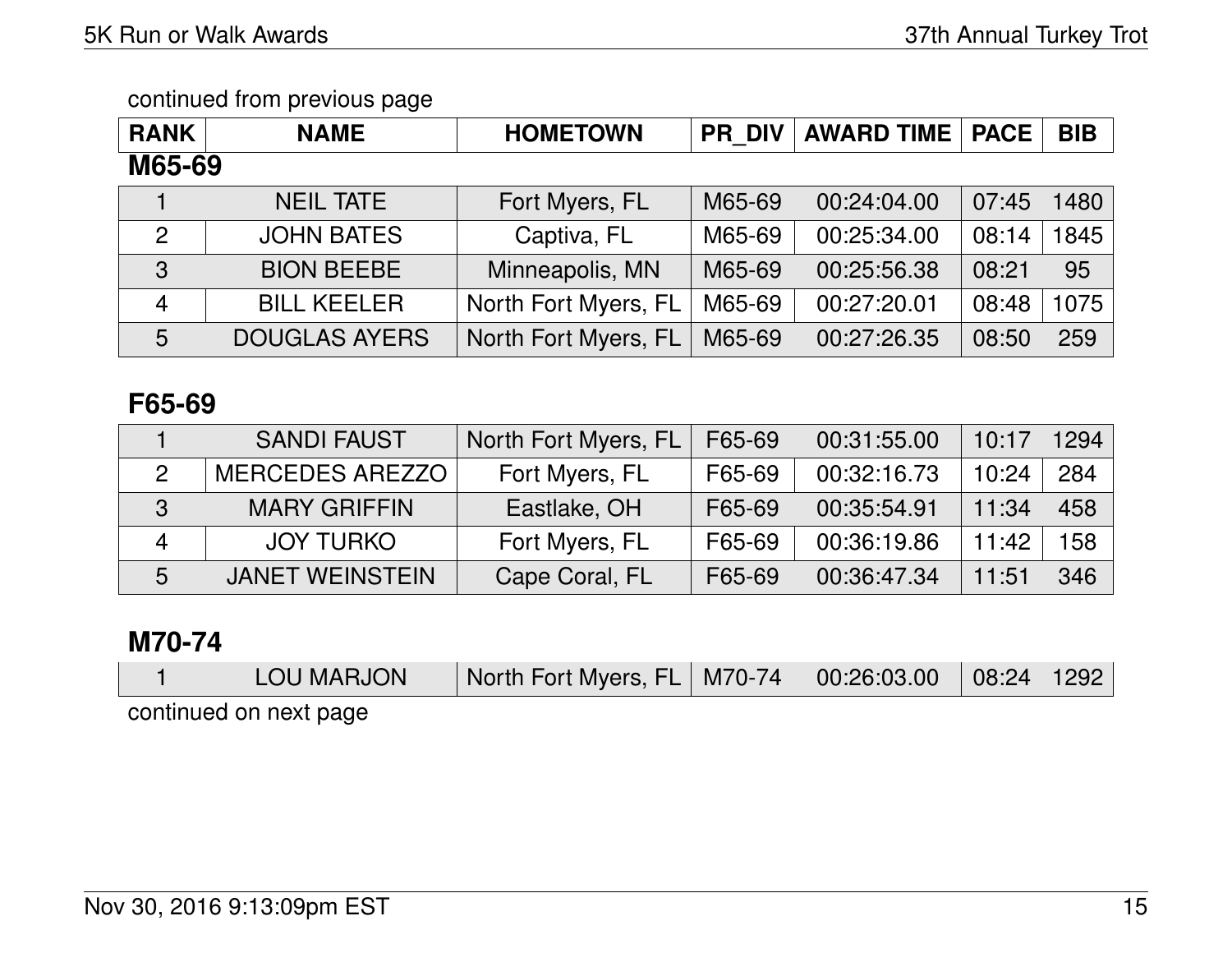| <b>RANK</b>              | <b>NAME</b>          | <b>HOMETOWN</b>      | <b>PR DIV</b> | <b>AWARD TIME   PACE</b> |       | <b>BIB</b> |
|--------------------------|----------------------|----------------------|---------------|--------------------------|-------|------------|
| $\overline{2}$           | <b>ROCKY MADDEN</b>  | Fort Myers Beach, FL | M70-74        | 00:26:08.02              | 08:25 | 316        |
| 3                        | <b>BILL BRADSHAW</b> | Fort Myers, FL       | M70-74        | 00:27:27.00              | 08:51 | 1561       |
| $\boldsymbol{\varDelta}$ | <b>DONALD VOIGT</b>  | Fort Myers Beach, FL | M70-74        | 00:28:12.98              | 09:05 | 939        |
| 5                        | <b>PAUL PERISHO</b>  | Cape Coral, FL       | M70-74        | 00:28:24.77              | 09:09 | 618        |

# **F70-74**

|   | <b>ASTRID SOLL</b>    | Fort Myers, FL       | F70-74 | 00:29:41.00 | 09:34 | 1517 |
|---|-----------------------|----------------------|--------|-------------|-------|------|
| 2 | <b>JEAN OBRIEN</b>    | Fort Myers, FL       | F70-74 | 00:31:55.61 | 10:17 | 1021 |
| 3 | <b>KATHY CANADY</b>   | North Fort Myers, FL | F70-74 | 00:32:48.71 | 10:34 | 611  |
| Δ | NORMA SCHULER         | Fort Myers, FL       | F70-74 | 00:40:44.03 | 13:07 | 69   |
| 5 | <b>TERRY BRADSHAW</b> | Fort Myers, FL       | F70-74 | 00:45:20.00 | 14:36 | 1560 |

# **M75-99**

| <b>DON TARASIEWICZ</b> | North Fort Myers, FL   M75-99 |        | 00:24:54.76 | 08:02          | 278 |
|------------------------|-------------------------------|--------|-------------|----------------|-----|
| <b>LES COLLINS</b>     | Fort Myers, FL                | M75-99 | 00:28:56.00 | 09:19 1946     |     |
| ALAN WEISSMAN          | Fort Myers, FL                | M75-99 | 00:33:31.00 | $10:48$   1727 |     |